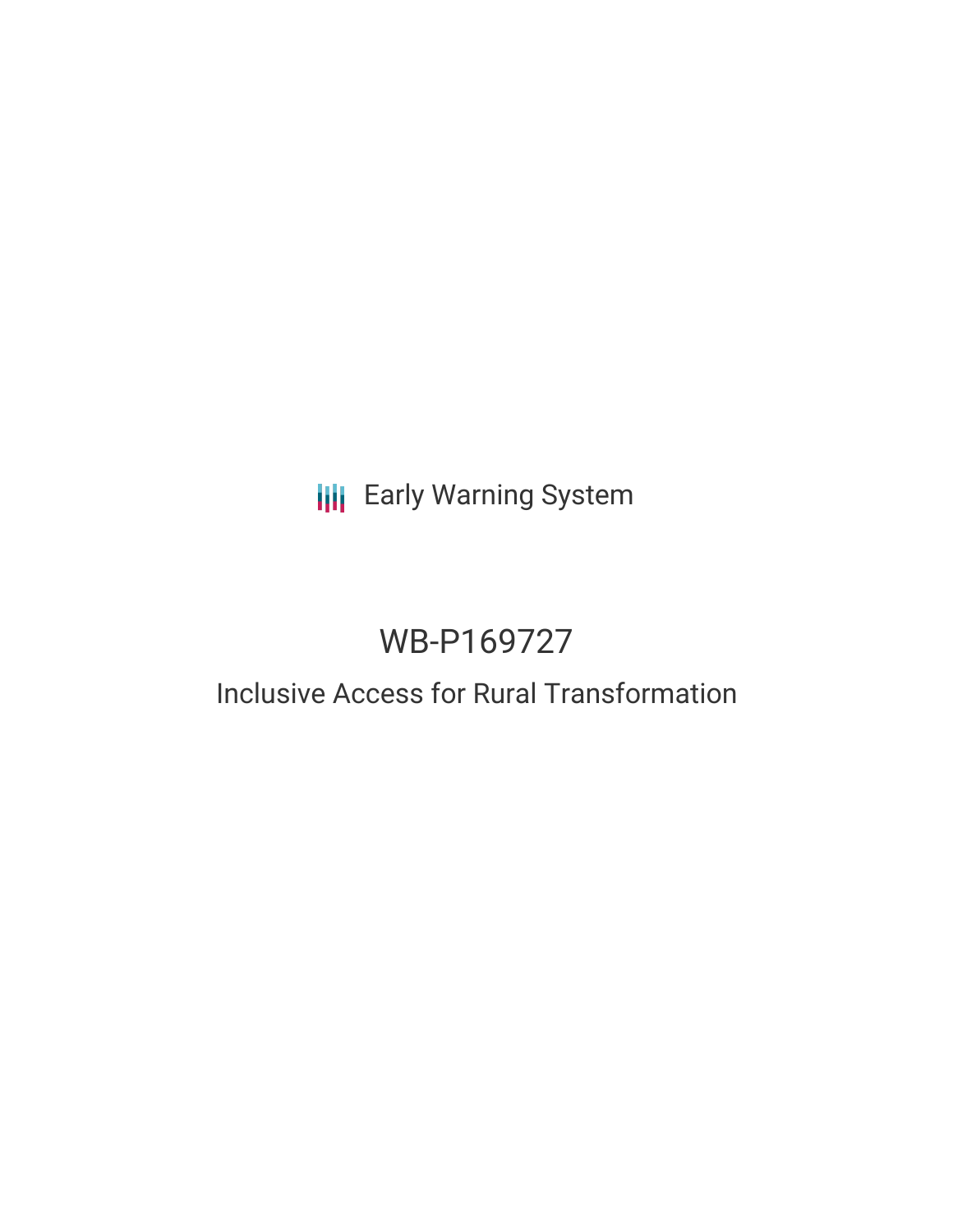

### **Quick Facts**

| <b>Countries</b>               | Malawi               |
|--------------------------------|----------------------|
| <b>Financial Institutions</b>  | World Bank (WB)      |
| <b>Status</b>                  | Proposed             |
| <b>Bank Risk Rating</b>        | U                    |
| <b>Voting Date</b>             | 2020-06-11           |
| <b>Borrower</b>                | Government of Malawi |
| <b>Sectors</b>                 | Transport            |
| <b>Investment Type(s)</b>      | Grant                |
| <b>Investment Amount (USD)</b> | \$50.00 million      |
| <b>Project Cost (USD)</b>      | \$50.00 million      |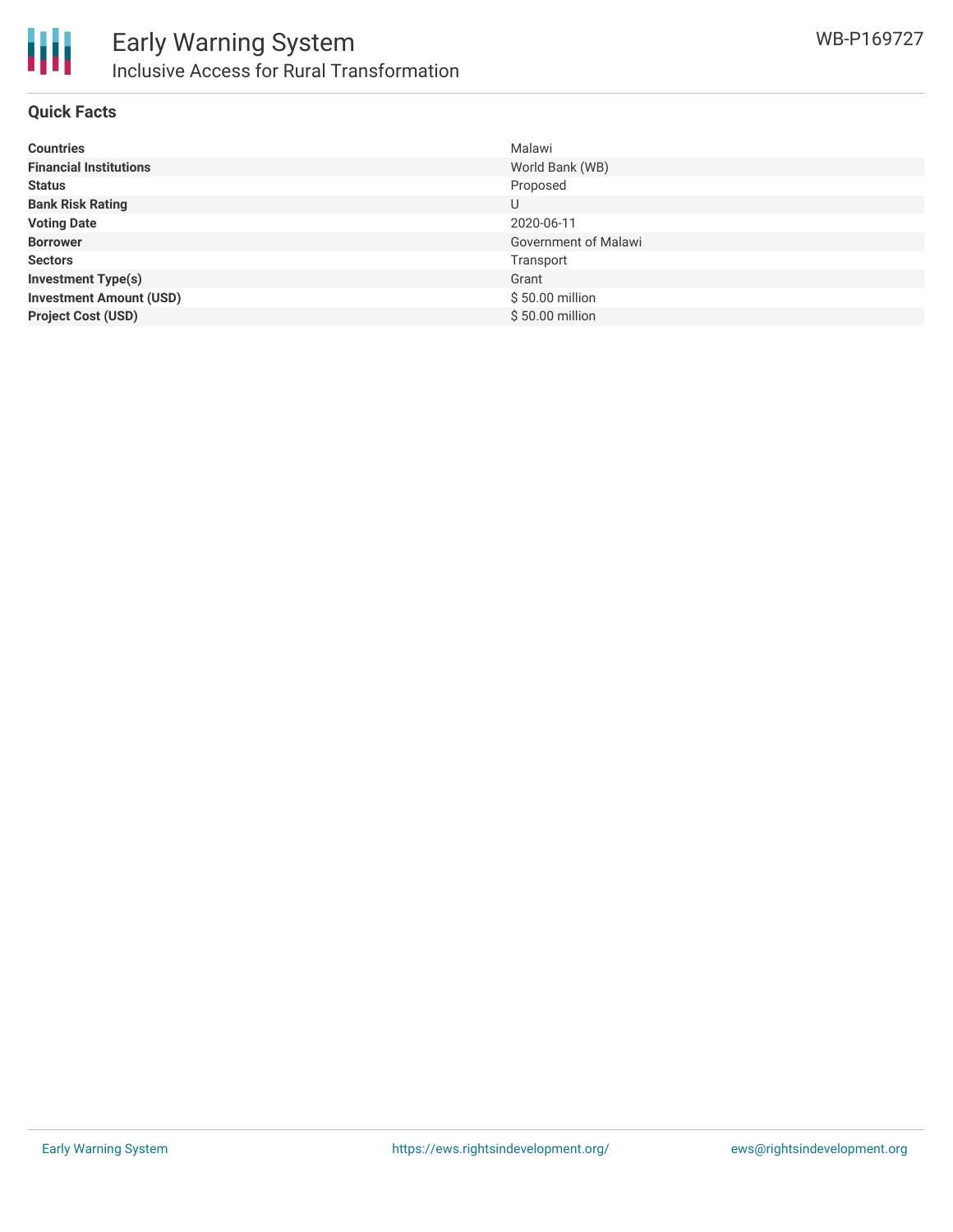# **Project Description**

The proposed Project Objective is to improve rural accessibility and increase economic and social connectivity in selected districts, and to strengthen capacity for sustainable rural road management. The project has four components:

- 1. Rural Road Upgrading and Rehabilitation (US\$ 40 million). The component will prioritize roads based on social criticality – a composite indicator based on (i) lack of network redundancy; (ii) proximity to agricultural production centers; (iii) proximity to markets; (iv) proximity to health and education facilities; and (v) poverty and social /ethnic diversity presence. The subcomponent activities would therefore target select district transport networks with the highest potential for improving socio-economic impacts through the upgrading and rehabilitation of secondary, tertiary and district road networks and/or small-scale water transport infrastructure (e.g. landing stages). This component would comprise four sub-components.
	- a. Rural Roads Maintenance and Rehabilitation (US\$ 22.5 million). This sub-component would consider Secondary, Tertiary and District Roads that play a major role in linking district agricultural and economic areas to the primary road network.
	- b. Subcomponent 1b. District Roads Maintenance and Rehabilitation (US\$ 10 million). This sub-component will support gravel rehabilitation of District Roads linking local markets and agricultural areas to all-season roads. Interventions will target the same districts as the ones for upgrading works to complete the 'last mile' of the road network. Laborbased, intensive techniques will be considered wherever possible.
	- c. Bridge Construction and Rehabilitation (US\$ 7 million). This sub-component will specifically target critical bridges on rural roads in the target districts and across Malawi. The aim is to open inaccessible areas due to lack of water crossing structures in the rural areas. Results will be measured according to number of opened-up areas.
	- d. Safe Systems Approach to Road Infrastructure (US\$ 2.5 million). This subcomponent will aim to address issues of road safety in Malawi. Sub-activities could include a continuation of the most critical road accident blackspots especially along the M1 highway corridor.
- 2. Social and Economic Infrastructure (US\$ 5 million). The component could support the development or rehabilitation of market centers by constructing market

infrastructure and storage facilities for farmers. Working together with Agriculture and Trade, the component can catalyze microenterprises through farmer cooperatives (especially those formed under the Agriculture Commercialization Project) that would utilize these facilities to enhance accessibility to markets. The activities will also consider construction of designated women only market stalls and storage facilities, as well as women only toilets within the markets.

- 3. Institutional Strengthening and Capacity Development (US\$ 3 million). The component will provide targeted technical assistance activities that can support relevant national and district agencies address sustainable management of rural transport. The need to improve the condition and state of repair of the rural road network was raised as a priority in all district consultations for the NTMP Critical will be support in the development of a Rural Road Maintenance Strategy or Master Plan, given the current lack of a comprehensive rural transport strategy.
- 4. Project Management (US\$ 2 million). The component will finance activities to support the Implementing Entities with coordination and oversight of investment and consultant activities. Funding will be used for bolstering in-house capacity for project monitoring, meeting fiduciary responsibilities, ensuring social and environmental safeguards compliance, and supporting communication and reporting, and facilitating steering committee meetings. Roles will be identified based on any gaps identified in the implementing agency assessment prior to appraisal.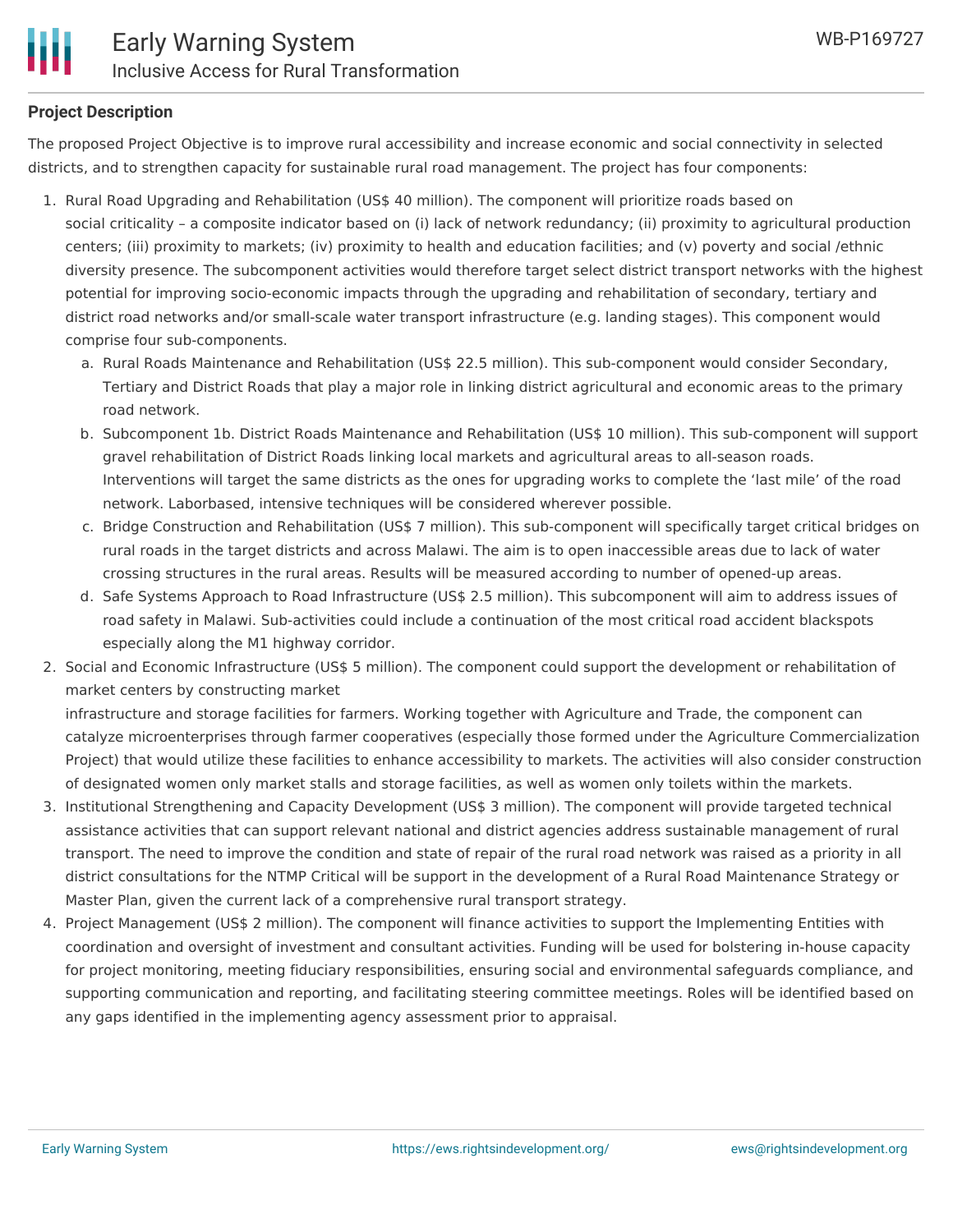

# **Investment Description**

World Bank (WB)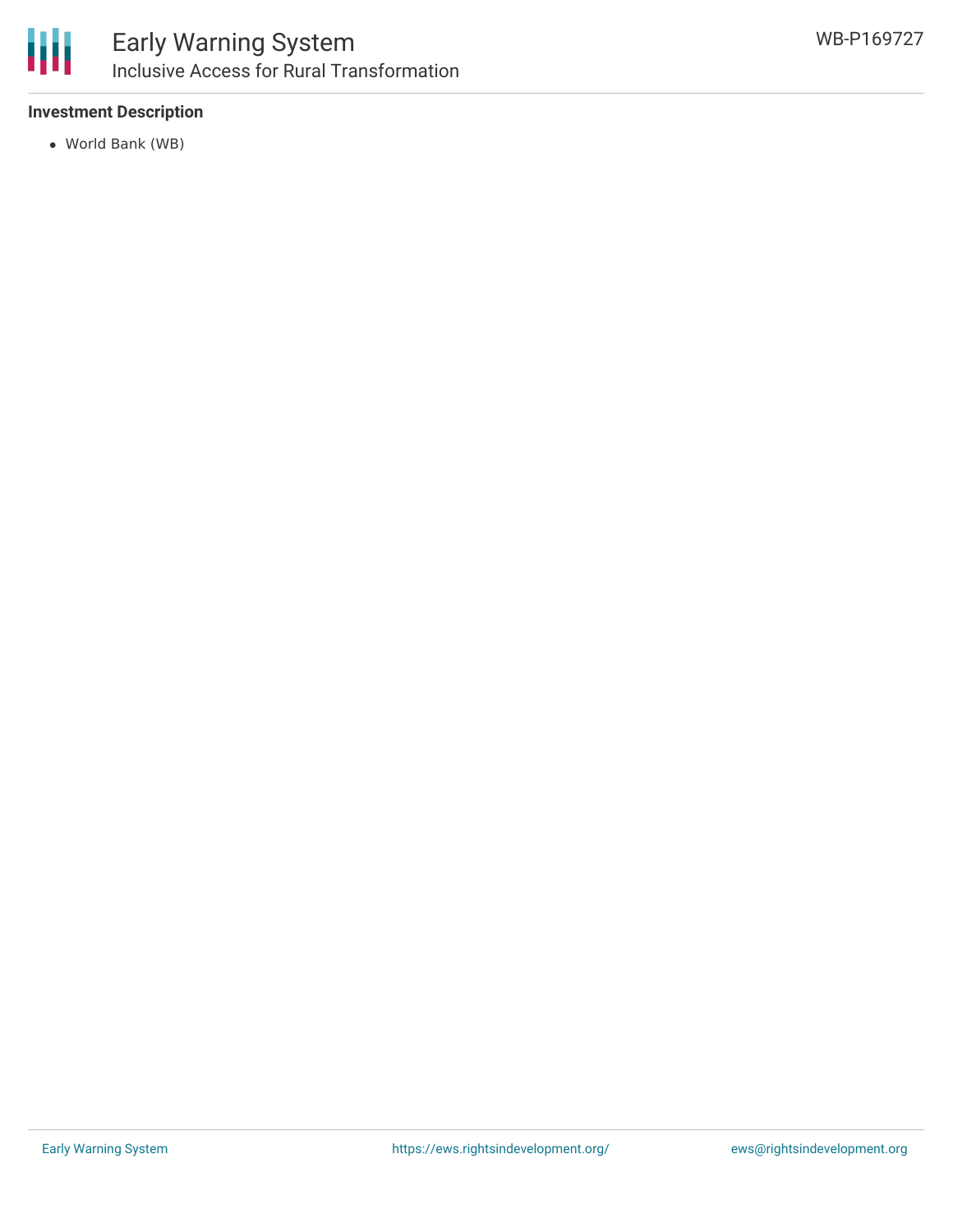

# **Contact Information**

**World Bank:** Christopher J. De Serio Senior Transport Specialist

#### **Borrower:**

Ministry of Finance and Economic Planning and Management Betty Ngoma Director of Debt and Aid [bettyngoma@gmail.com](mailto:bettyngoma@gmail.com)

#### **Implementing Agency:**

Malawi Roads Authority Isaac Kunkeyani Chief Construction Engineer [IKunkeyani@ra.org.mw](mailto:IKunkeyani@ra.org.mw)

### **ACCOUNTABILITY MECHANISM OF WORLD BANK**

The World Bank Inspection Panel is the independent complaint mechanism and fact-finding body for people who believe they are likely to be, or have been, adversely affected by a World Bank-financed project. If you submit a complaint to the Inspection Panel, they may investigate to assess whether the World Bank is following its own policies and procedures for preventing harm to people or the environment. You can contact the Inspection Panel or submit a complaint by emailing ipanel@worldbank.org. You can learn more about the Inspection Panel and how to file a complaint at: http://ewebapps.worldbank.org/apps/ip/Pages/Home.aspx.